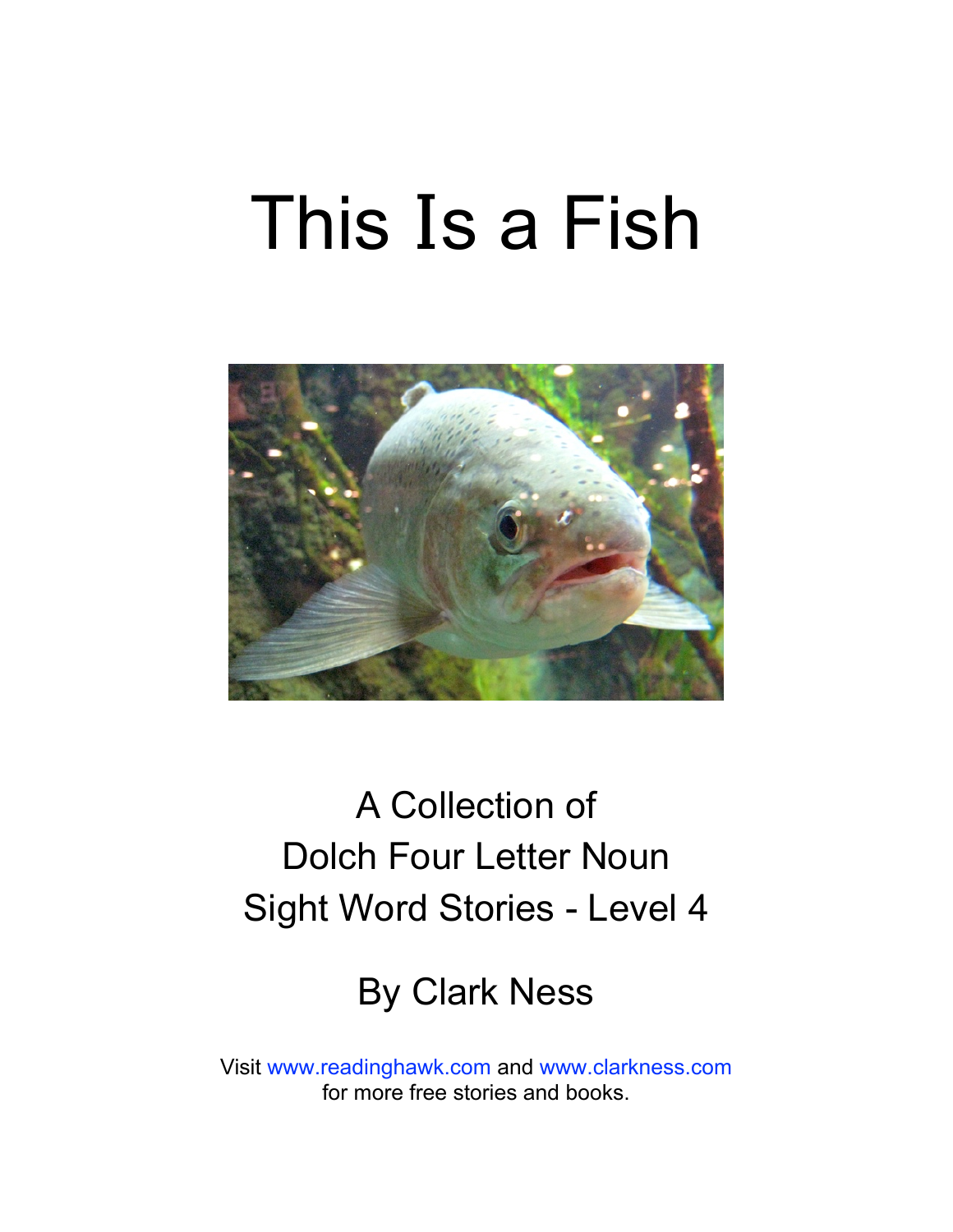

### This **I**s a Fish

#### This is a fish.

New words in Dolch Four Letter Noun Sight Words Level 4: baby, ball, cars, fish, hill

Words in Dolch Four Letter Noun Sight Words Level 4: a, all, am, and, are, at, ate, away, baby, back, ball, be, bed, big, black, blue, boy, box, brown, but, came, can, car, cars, cat, come, cow, day, days, did, do, dog, door, down, eat, egg, eye, eyes, feet, find, fire, fish, for, four, funny, get, girl, go, good, hand, have, he, head, help, here, hill, home, I, in, into, is, it, jump, leg, like, little, look, make, man, me, men, must, my, name, new, no, not, now, on, one, our, out, pig, play, please, pretty, ran, red, ride, run, said, saw, say, see, she, so, soon, sun, that, the, there, they, this, three, time, to, too, top, toy, two, under, up, want, was, way, ways, we, well, went, what, where, white, who, will, with, yes, yellow, you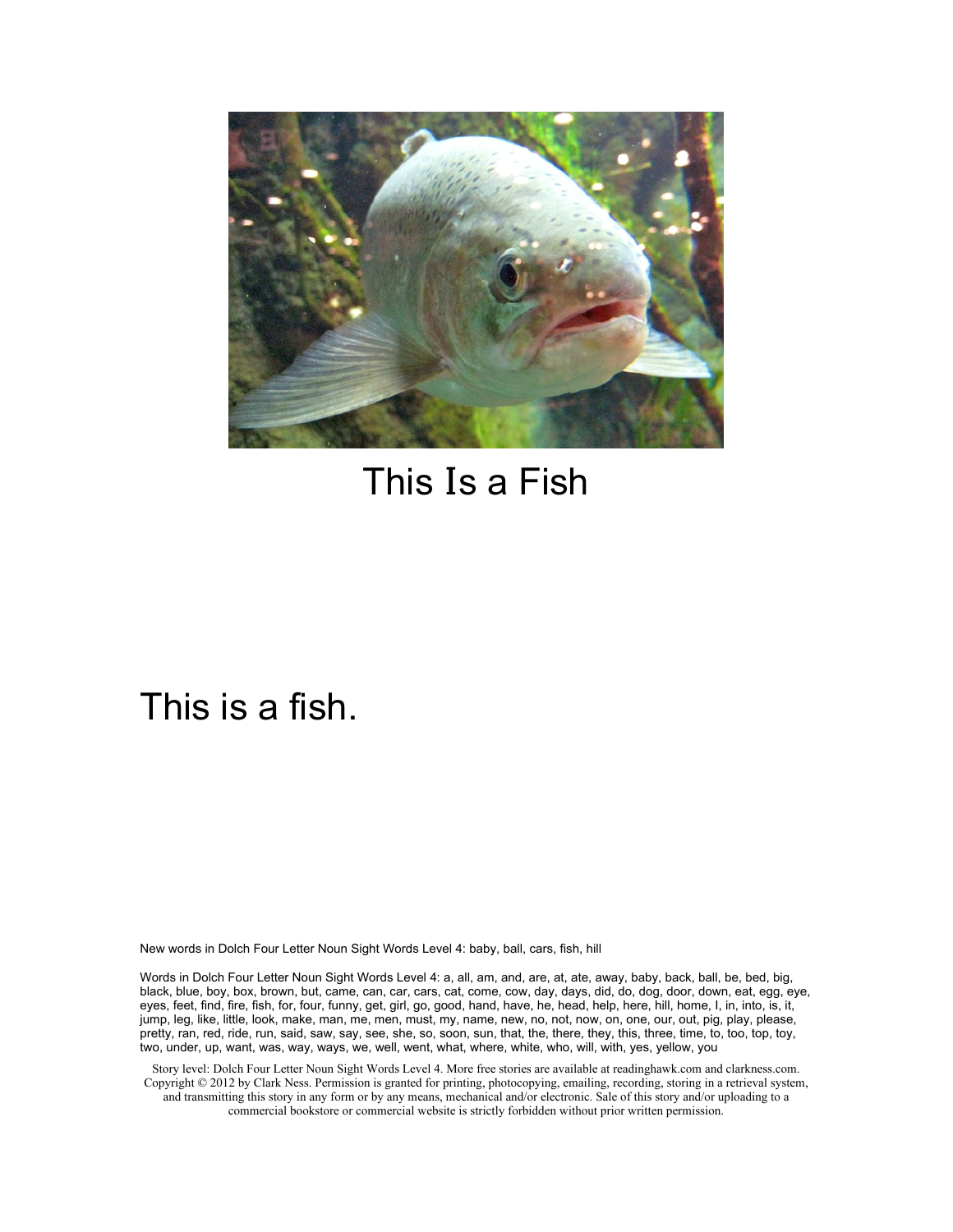

### I See a Fish

### "I see a fish," said the girl.

New words in Dolch Four Letter Noun Sight Words Level 4: baby, ball, cars, fish, hill

Words in Dolch Four Letter Noun Sight Words Level 4: a, all, am, and, are, at, ate, away, baby, back, ball, be, bed, big, black, blue, boy, box, brown, but, came, can, car, cars, cat, come, cow, day, days, did, do, dog, door, down, eat, egg, eye, eyes, feet, find, fire, fish, for, four, funny, get, girl, go, good, hand, have, he, head, help, here, hill, home, I, in, into, is, it, jump, leg, like, little, look, make, man, me, men, must, my, name, new, no, not, now, on, one, our, out, pig, play, please, pretty, ran, red, ride, run, said, saw, say, see, she, so, soon, sun, that, the, there, they, this, three, time, to, too, top, toy, two, under, up, want, was, way, ways, we, well, went, what, where, white, who, will, with, yes, yellow, you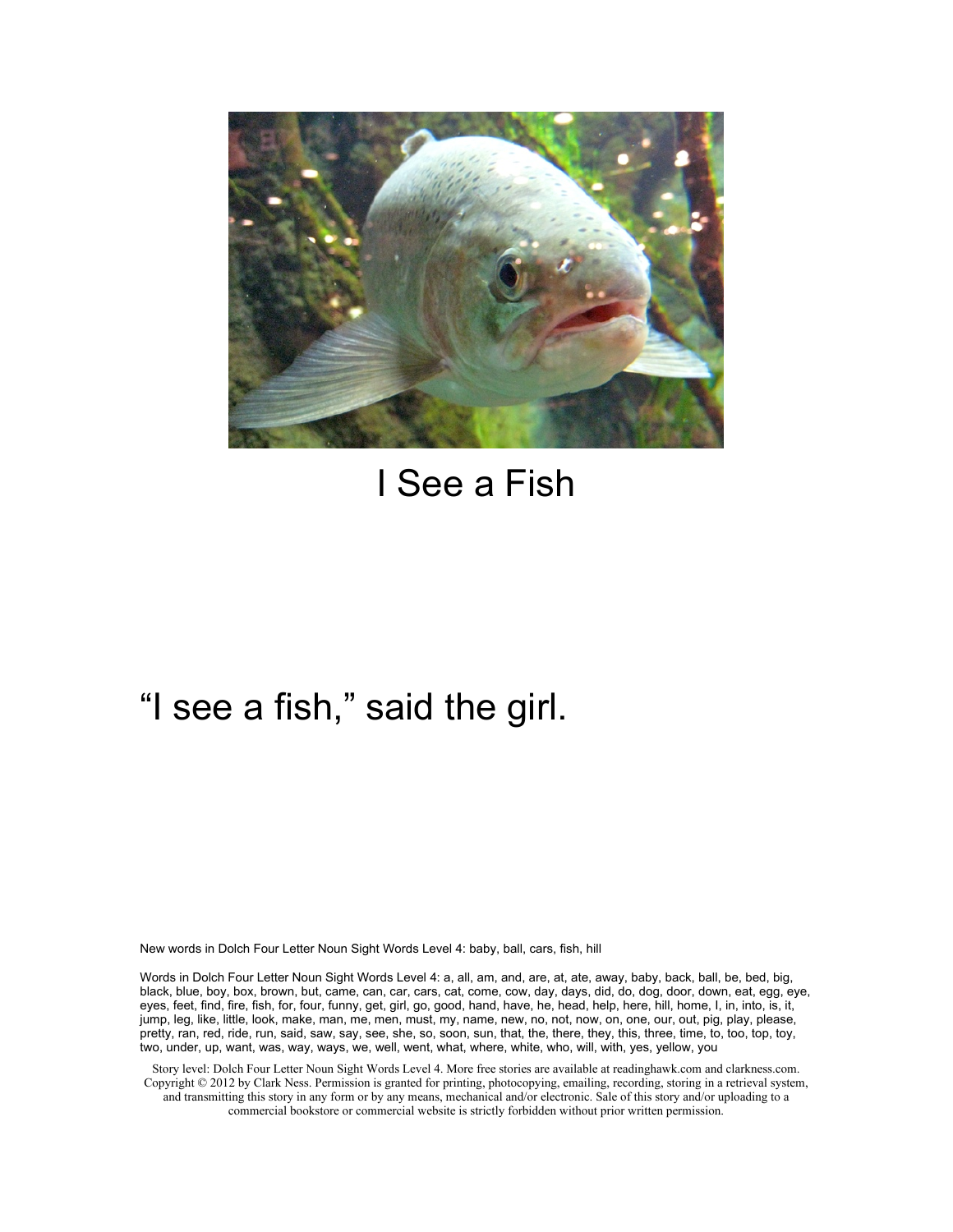

This **I**s a Baby

#### This is a baby.

New words in Dolch Four Letter Noun Sight Words Level 4: baby, ball, cars, fish, hill

Words in Dolch Four Letter Noun Sight Words Level 4: a, all, am, and, are, at, ate, away, baby, back, ball, be, bed, big, black, blue, boy, box, brown, but, came, can, car, cars, cat, come, cow, day, days, did, do, dog, door, down, eat, egg, eye, eyes, feet, find, fire, fish, for, four, funny, get, girl, go, good, hand, have, he, head, help, here, hill, home, I, in, into, is, it, jump, leg, like, little, look, make, man, me, men, must, my, name, new, no, not, now, on, one, our, out, pig, play, please, pretty, ran, red, ride, run, said, saw, say, see, she, so, soon, sun, that, the, there, they, this, three, time, to, too, top, toy, two, under, up, want, was, way, ways, we, well, went, what, where, white, who, will, with, yes, yellow, you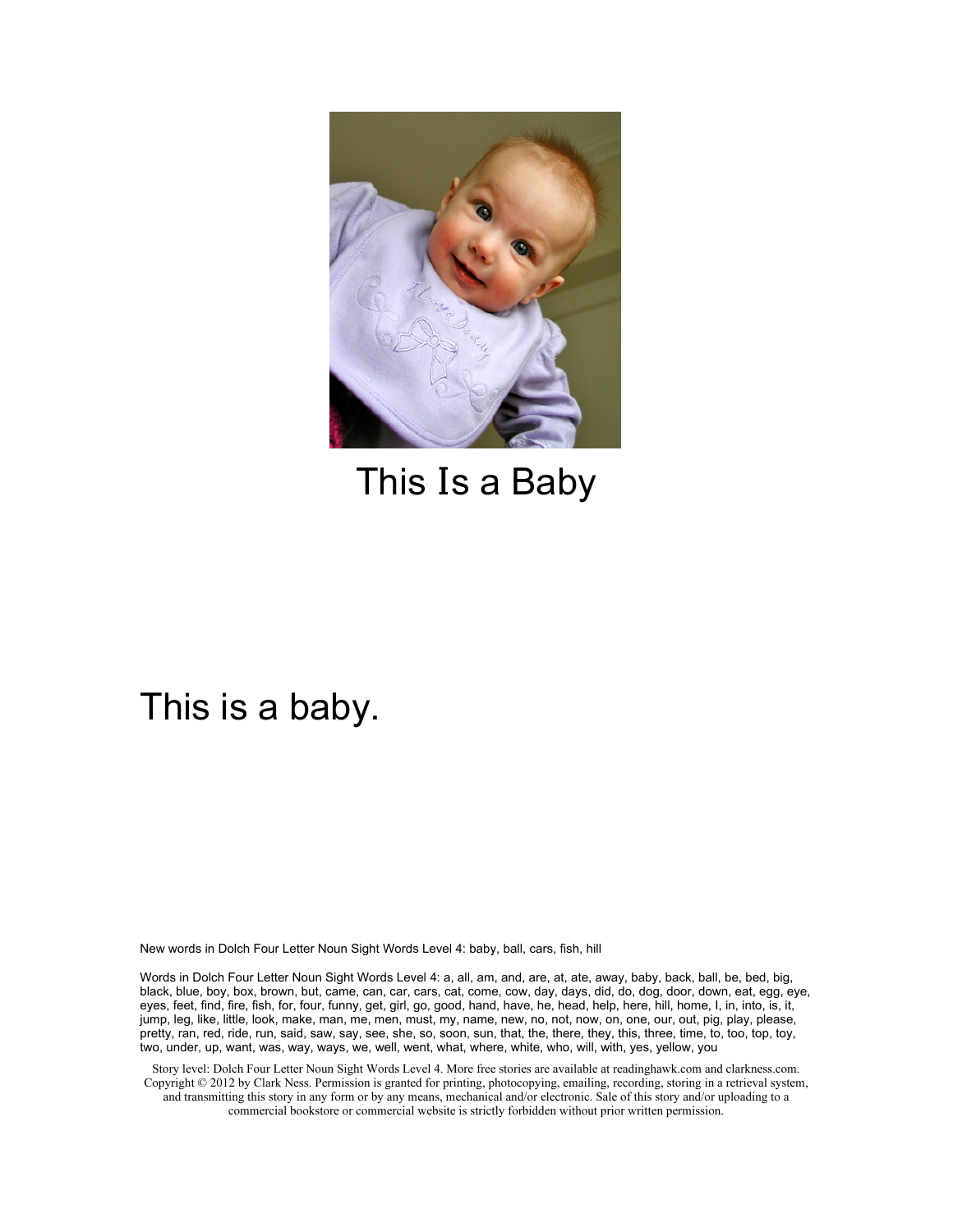

I See a Baby

### "I see a baby," said the girl.

New words in Dolch Four Letter Noun Sight Words Level 4: baby, ball, cars, fish, hill

Words in Dolch Four Letter Noun Sight Words Level 4: a, all, am, and, are, at, ate, away, baby, back, ball, be, bed, big, black, blue, boy, box, brown, but, came, can, car, cars, cat, come, cow, day, days, did, do, dog, door, down, eat, egg, eye, eyes, feet, find, fire, fish, for, four, funny, get, girl, go, good, hand, have, he, head, help, here, hill, home, I, in, into, is, it, jump, leg, like, little, look, make, man, me, men, must, my, name, new, no, not, now, on, one, our, out, pig, play, please, pretty, ran, red, ride, run, said, saw, say, see, she, so, soon, sun, that, the, there, they, this, three, time, to, too, top, toy, two, under, up, want, was, way, ways, we, well, went, what, where, white, who, will, with, yes, yellow, you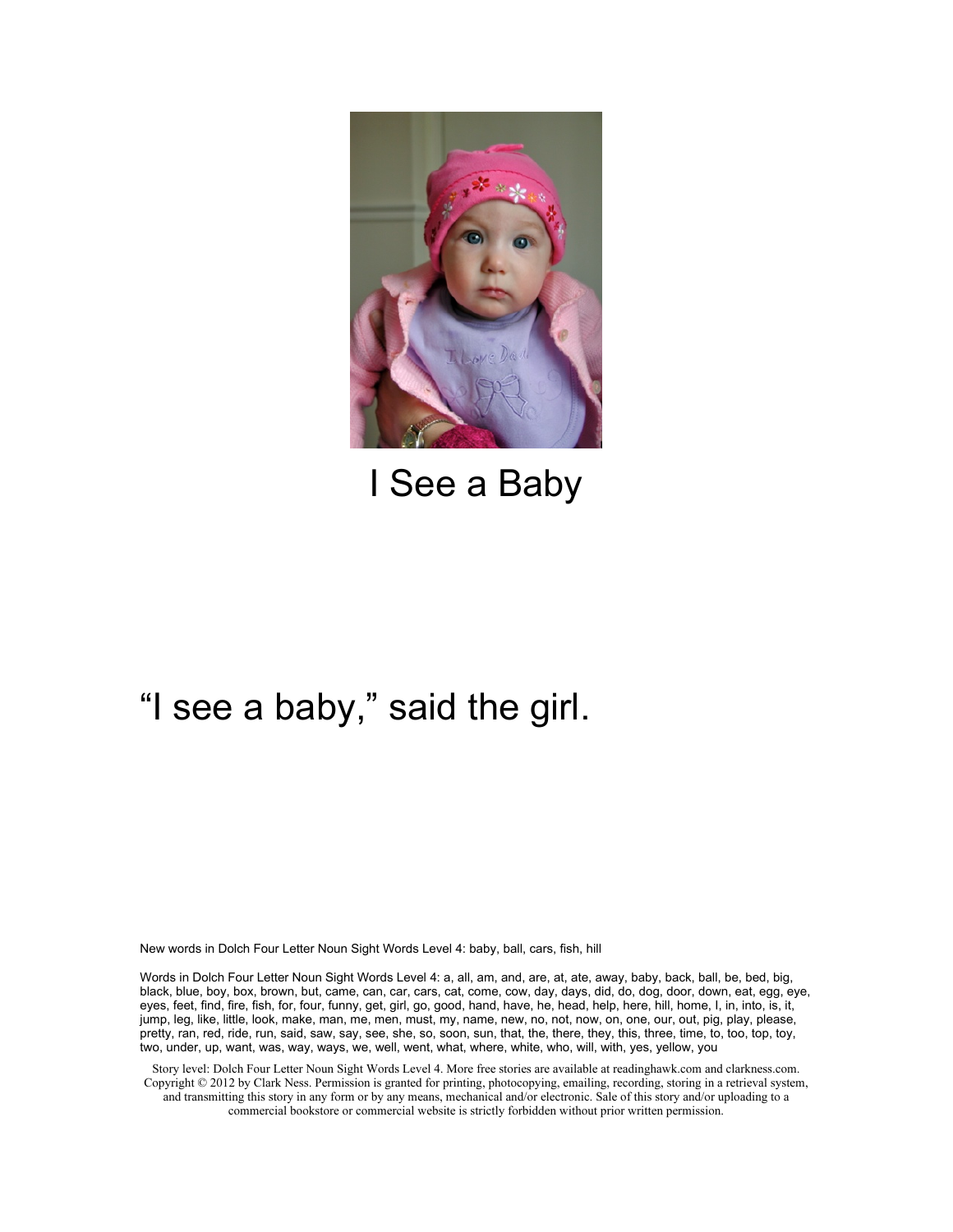

# The  $\frac{2}{\text{tree}}$  is on a hill.

New words in Dolch Four Letter Noun Sight Words Level 4: baby, ball, cars, fish, hill

Words in Dolch Four Letter Noun Sight Words Level 4: a, all, am, and, are, at, ate, away, baby, back, ball, be, bed, big, black, blue, boy, box, brown, but, came, can, car, cars, cat, come, cow, day, days, did, do, dog, door, down, eat, egg, eye, eyes, feet, find, fire, fish, for, four, funny, get, girl, go, good, hand, have, he, head, help, here, hill, home, I, in, into, is, it, jump, leg, like, little, look, make, man, me, men, must, my, name, new, no, not, now, on, one, our, out, pig, play, please, pretty, ran, red, ride, run, said, saw, say, see, she, so, soon, sun, that, the, there, they, this, three, time, to, too, top, toy, two, under, up, want, was, way, ways, we, well, went, what, where, white, who, will, with, yes, yellow, you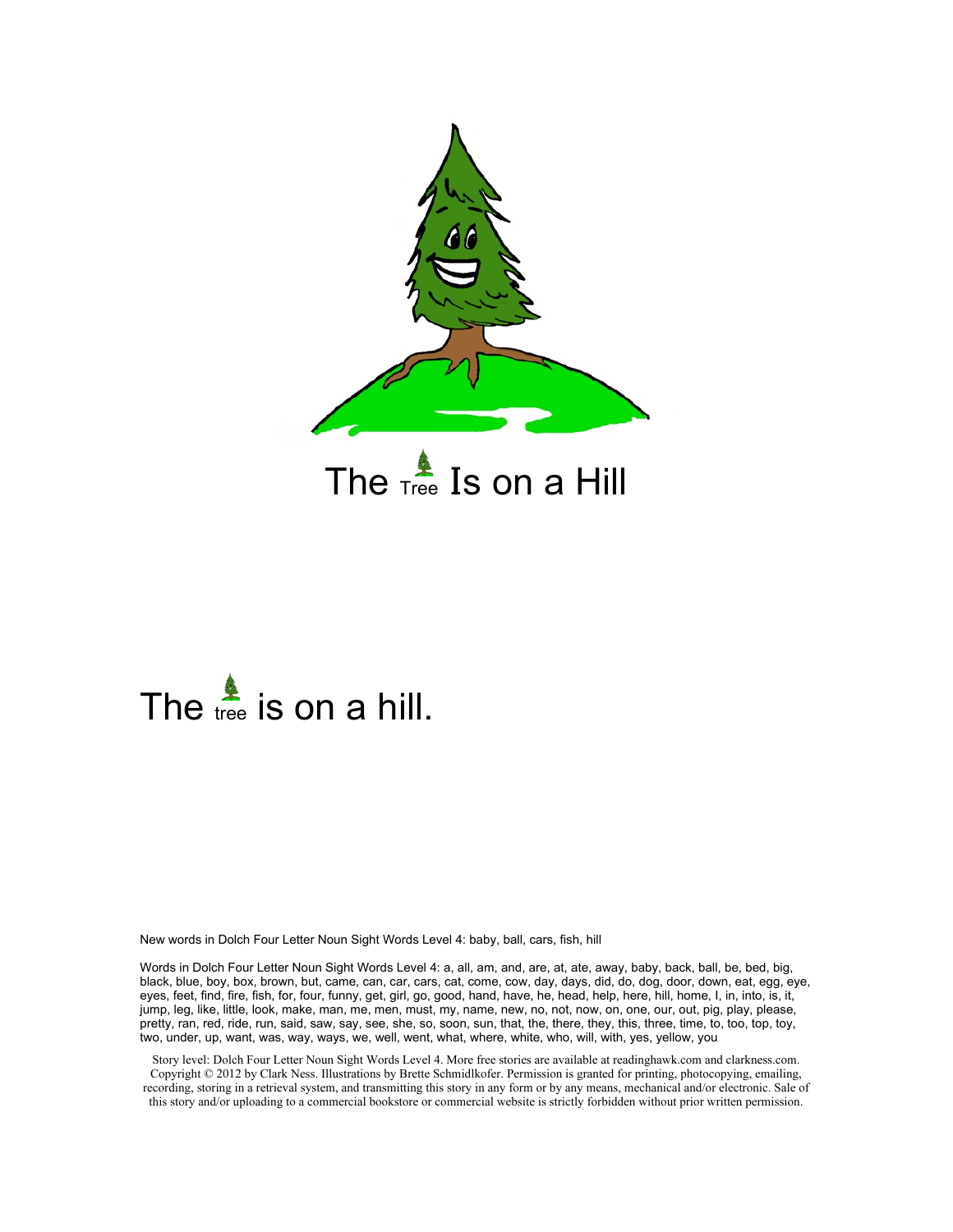

# "I see a  $\frac{2}{\epsilon}$  that is on a hill," said the boy.

New words in Dolch Four Letter Noun Sight Words Level 4: baby, ball, cars, fish, hill

Words in Dolch Four Letter Noun Sight Words Level 4: a, all, am, and, are, at, ate, away, baby, back, ball, be, bed, big, black, blue, boy, box, brown, but, came, can, car, cars, cat, come, cow, day, days, did, do, dog, door, down, eat, egg, eye, eyes, feet, find, fire, fish, for, four, funny, get, girl, go, good, hand, have, he, head, help, here, hill, home, I, in, into, is, it, jump, leg, like, little, look, make, man, me, men, must, my, name, new, no, not, now, on, one, our, out, pig, play, please, pretty, ran, red, ride, run, said, saw, say, see, she, so, soon, sun, that, the, there, they, this, three, time, to, too, top, toy, two, under, up, want, was, way, ways, we, well, went, what, where, white, who, will, with, yes, yellow, you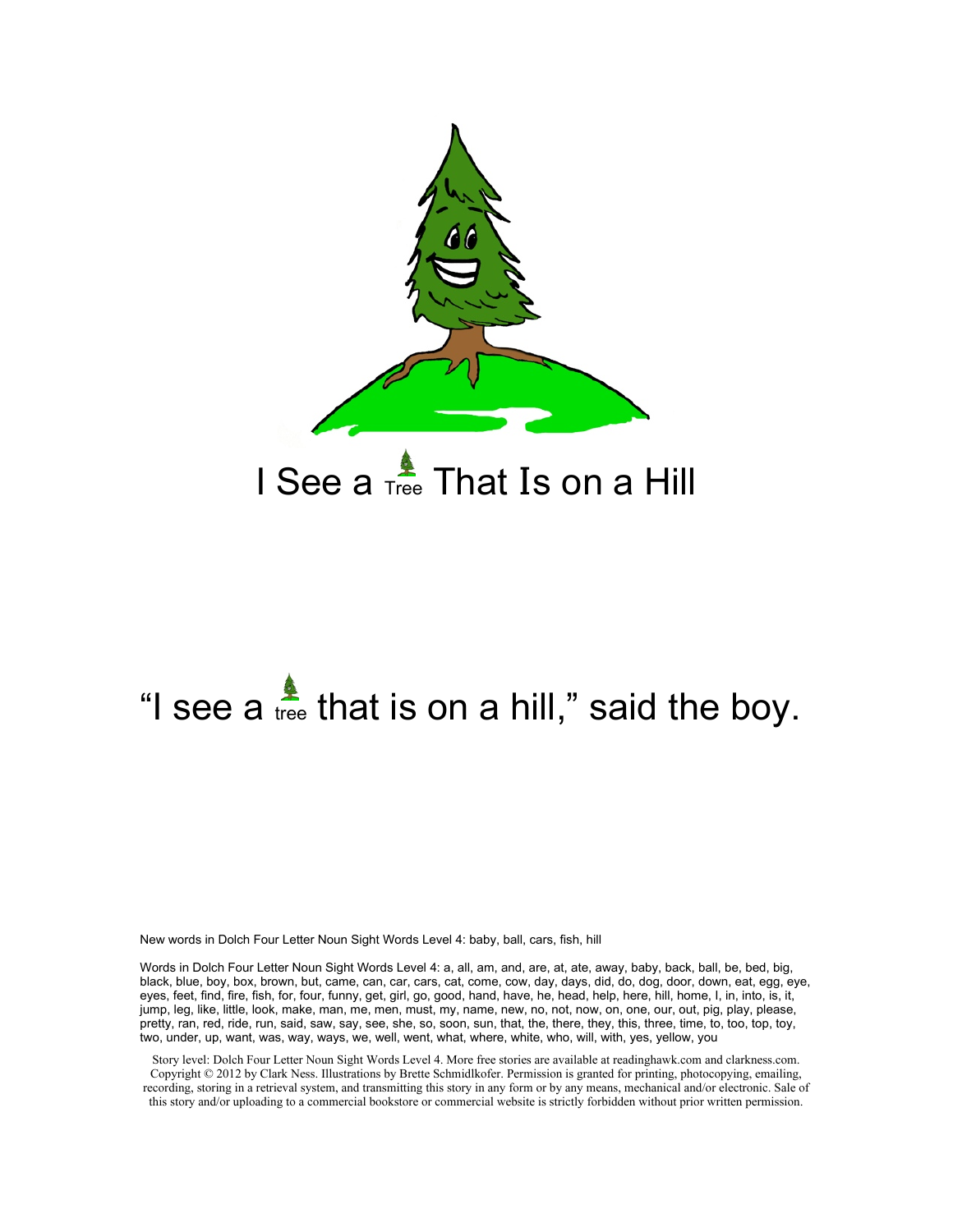

### "I have a ball," said the boy.

New words in Dolch Four Letter Noun Sight Words Level 4: baby, ball, cars, fish, hill

Words in Dolch Four Letter Noun Sight Words Level 4: a, all, am, and, are, at, ate, away, baby, back, ball, be, bed, big, black, blue, boy, box, brown, but, came, can, car, cars, cat, come, cow, day, days, did, do, dog, door, down, eat, egg, eye, eyes, feet, find, fire, fish, for, four, funny, get, girl, go, good, hand, have, he, head, help, here, hill, home, I, in, into, is, it, jump, leg, like, little, look, make, man, me, men, must, my, name, new, no, not, now, on, one, our, out, pig, play, please, pretty, ran, red, ride, run, said, saw, say, see, she, so, soon, sun, that, the, there, they, this, three, time, to, too, top, toy, two, under, up, want, was, way, ways, we, well, went, what, where, white, who, will, with, yes, yellow, you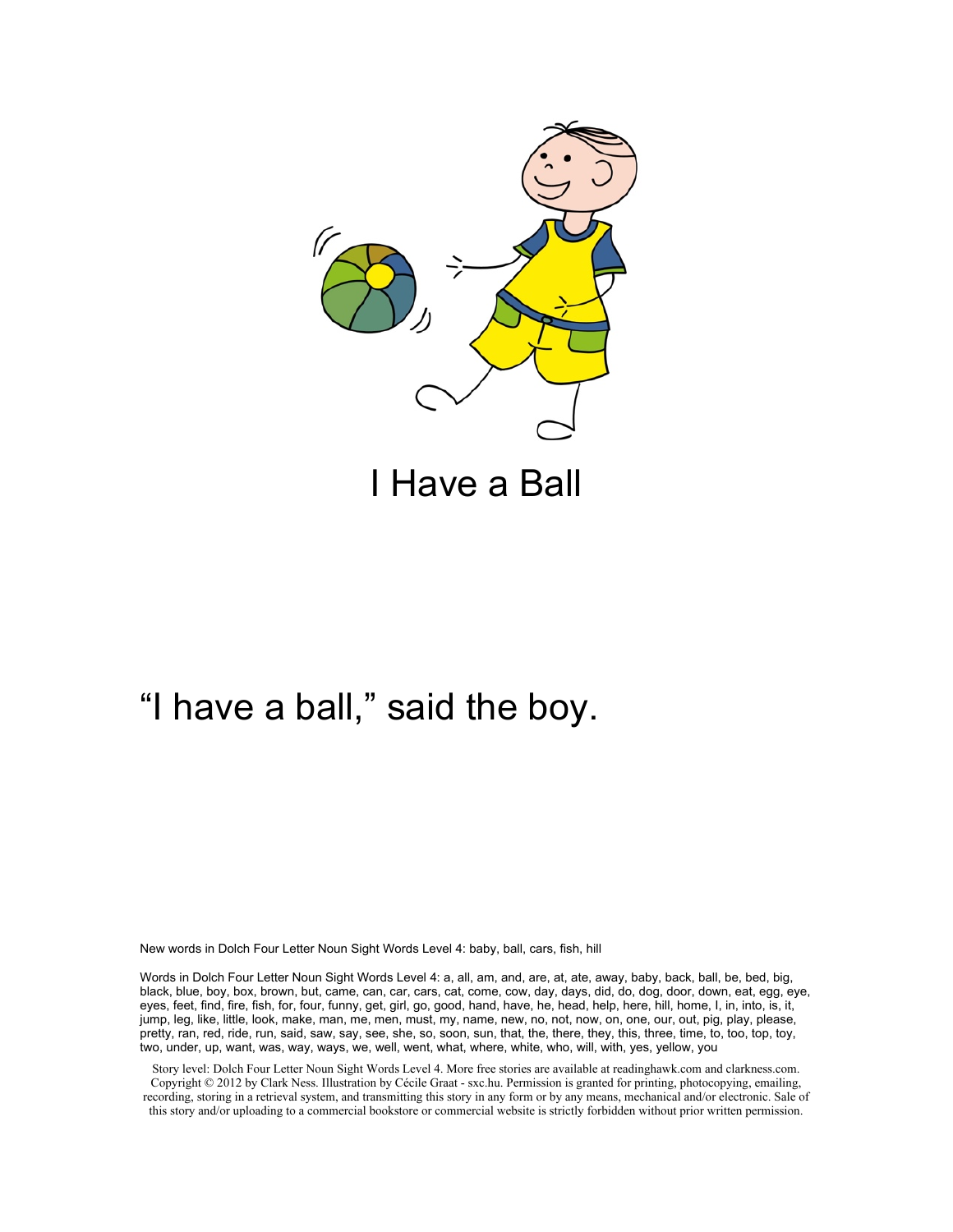

### I Like to Play With This Ball

### "I like to play with this ball," said the boy.

New words in Dolch Four Letter Noun Sight Words Level 4: baby, ball, cars, fish, hill

Words in Dolch Four Letter Noun Sight Words Level 4: a, all, am, and, are, at, ate, away, baby, back, ball, be, bed, big, black, blue, boy, box, brown, but, came, can, car, cars, cat, come, cow, day, days, did, do, dog, door, down, eat, egg, eye, eyes, feet, find, fire, fish, for, four, funny, get, girl, go, good, hand, have, he, head, help, here, hill, home, I, in, into, is, it, jump, leg, like, little, look, make, man, me, men, must, my, name, new, no, not, now, on, one, our, out, pig, play, please, pretty, ran, red, ride, run, said, saw, say, see, she, so, soon, sun, that, the, there, they, this, three, time, to, too, top, toy, two, under, up, want, was, way, ways, we, well, went, what, where, white, who, will, with, yes, yellow, you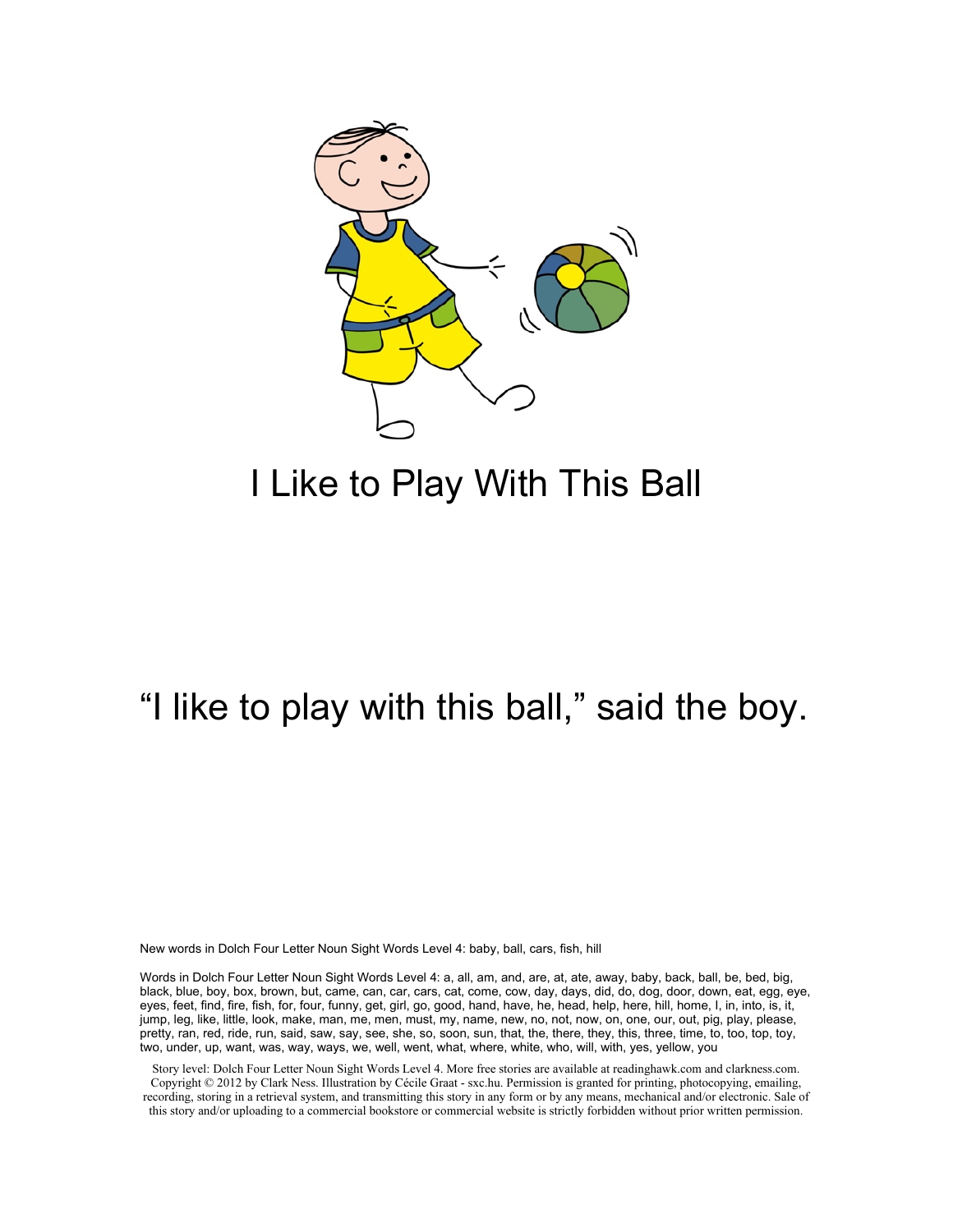

This Ball Is a Baseball

### This ball is a baseball.

New words in Dolch Four Letter Noun Sight Words Level 4: baby, ball, cars, fish, hill

Words in Dolch Four Letter Noun Sight Words Level 4: a, all, am, and, are, at, ate, away, baby, back, ball, be, bed, big, black, blue, boy, box, brown, but, came, can, car, cars, cat, come, cow, day, days, did, do, dog, door, down, eat, egg, eye, eyes, feet, find, fire, fish, for, four, funny, get, girl, go, good, hand, have, he, head, help, here, hill, home, I, in, into, is, it, jump, leg, like, little, look, make, man, me, men, must, my, name, new, no, not, now, on, one, our, out, pig, play, please, pretty, ran, red, ride, run, said, saw, say, see, she, so, soon, sun, that, the, there, they, this, three, time, to, too, top, toy, two, under, up, want, was, way, ways, we, well, went, what, where, white, who, will, with, yes, yellow, you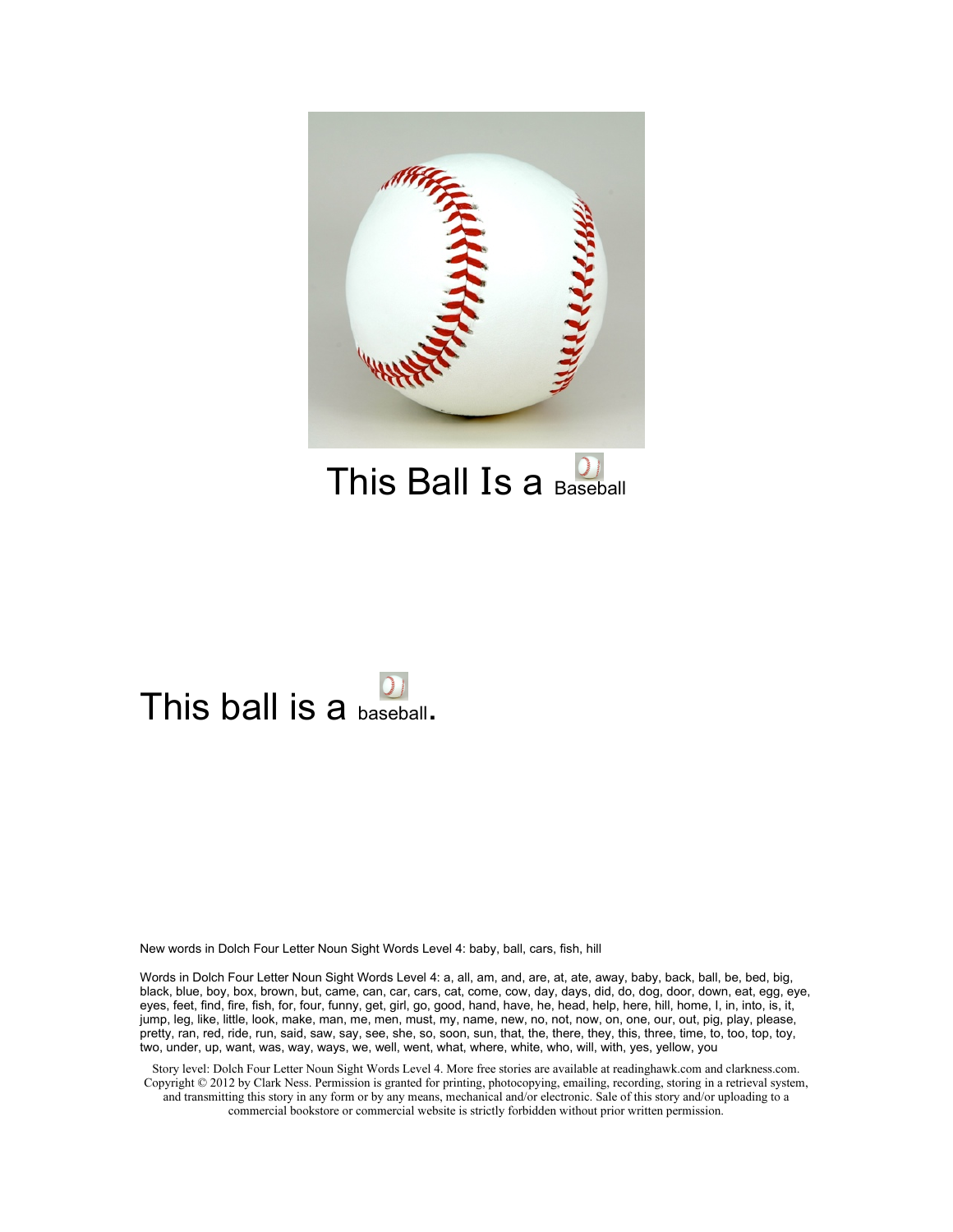

### I See Two Cars

### "I see two cars," said the girl.

New words in Dolch Four Letter Noun Sight Words Level 4: baby, ball, cars, fish, hill

Words in Dolch Four Letter Noun Sight Words Level 4: a, all, am, and, are, at, ate, away, baby, back, ball, be, bed, big, black, blue, boy, box, brown, but, came, can, car, cars, cat, come, cow, day, days, did, do, dog, door, down, eat, egg, eye, eyes, feet, find, fire, fish, for, four, funny, get, girl, go, good, hand, have, he, head, help, here, hill, home, I, in, into, is, it, jump, leg, like, little, look, make, man, me, men, must, my, name, new, no, not, now, on, one, our, out, pig, play, please, pretty, ran, red, ride, run, said, saw, say, see, she, so, soon, sun, that, the, there, they, this, three, time, to, too, top, toy, two, under, up, want, was, way, ways, we, well, went, what, where, white, who, will, with, yes, yellow, you